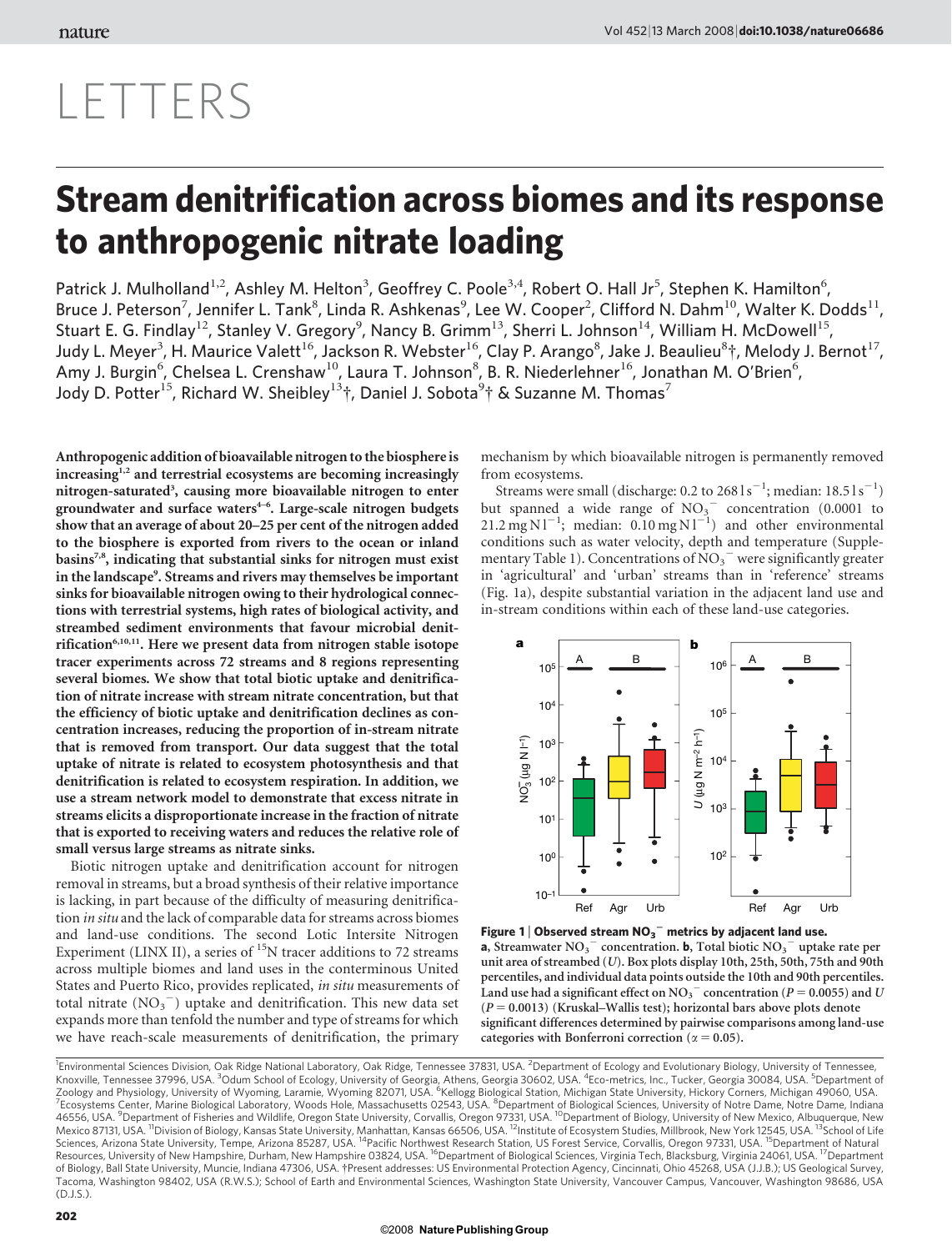Areal rate of total  $\mathrm{NO_3}^-$  uptake (  $U\!$  mass of  $\mathrm{NO_3}^-$  removed from water per unit area of streambed per unit time) also was greater in agricultural and urban streams (Fig. 1b), suggesting that higher  $\overline{{\rm NO}_3}^-$  concentration stimulates uptake in these streams. Total uptake velocity of  $\text{NO}_3^-$  ( $v_\text{f}$ , analogous to the average downward velocity at which  $\mathrm{NO_3}^-$  ions are removed from water, and a measure of uptake efficiency relative to availability<sup>12</sup>) was unrelated to land-use category but declined exponentially with increasing  $NO_3$ <sup>-</sup> concentration (Fig. 2a). Thus, although excess  $\mathrm{NO_3}^-$  increased uptake rate per area of streambed, streams became less efficient at removing  $NO_3^-$ , indicating that uptake does not increase in parallel with  $\overline{\text{NO}_3}^-$  concentration. The value of  $v_f$  also increased with increasing gross primary production rate ( $r^2 = 0.204$ ,  $P < 0.0001$ ), revealing the importance of stream photoautotrophs in  $NO<sub>3</sub><sup>-</sup>$  removal. Although other research has documented the separate influence of  $NO<sub>3</sub><sup>-</sup>$  concentration<sup>13,14</sup> and gross primary production rate<sup>15,16</sup> on  $v_f$  within a particular biome, our data reveal their combined influence on  $NO<sub>3</sub><sup>-</sup>$  removal efficiency, and demonstrate that the loss of efficiency holds across nearly six orders of magnitude in  $NO_3$ <sup>-</sup> concentration and eight different regions representing several different biomes.

A portion of total  $NO_3$ <sup>-</sup> uptake in streams can be attributed to denitrification, a microbial process occurring mostly in anoxic zones in the streambed that converts  $NO<sub>3</sub>$  to gaseous forms of nitrogen that are lost to the atmosphere. Our <sup>15</sup>N-tracer approach allowed us to directly quantify uptake velocity resulting from denitrification of streamwater  $NO<sub>3</sub><sup>-</sup>$  ( $v<sub>fden</sub>$ ). The remainder of total  $NO<sub>3</sub><sup>-</sup>$  uptake represents biotic assimilation and storage in organic (usually particulate) form on the streambed. Some portion of stored nitrogen may be subsequently denitrified via tight spatial coupling of mineralization, nitrification and denitrification in sediments ('coupled denitrification'), which can be important in aquatic systems with  $NO_3^$ concentrations below  $\sim$  300 µg Nl<sup>-1</sup> (ref. 10). Thus,  $v_f$  describes the upper limit and  $v_{\text{fden}}$  the lower limit on rates of biotic  $NO_3$ <sup>-</sup> removal from stream water.

Like  $v_{\rm fb}$   $v_{\rm fden}$  declined exponentially as  $\text{NO}_3$ <sup>-</sup> concentration increased (Fig. 2b), indicating reduced  $NO<sub>3</sub>$ <sup>-</sup> removal efficiency



Figure 2 | Relationships between  $\mathsf{NO_3}^-$  uptake velocity and concentration. **a**, Regression of total NO<sub>3</sub><sup> $-$ </sup> uptake velocity ( $v_f$ ) on NO<sub>3</sub><sup> $-$ </sup> concentration (log  $v_f = -0.462 \times \log [NO_3^-] - 2.206, r^2 = 0.532, P < 0.0001)$ . b, Regression of denitrification uptake velocity ( $v_{\text{fden}}$ ) on NO<sub>3</sub><sup>-</sup> concentration (log  $v_{\text{fden}} = -0.493 \times \log \left[ \text{NO}_3 \right] - 2.975, r^2 = 0.355, P \le 0.0001$ ).

via denitrification with increasing  $NO<sub>3</sub><sup>-</sup>$  concentration. It also increased with increasing ecosystem respiration rate  $(r^2 = 0.318,$  $P < 0.0001$ ), probably because aerobic respiration (that is, ecosystem respiration rate) lowers dissolved oxygen concentration and increases metabolic demand for alternative electron acceptors such as  $NO<sub>3</sub><sup>-</sup>$ . In addition, ecosystem respiration is likely to be a good surrogate for the availability of labile organic carbon to fuel denitrification. The denitrification fraction of total  $\mathrm{NO_3}^-$  uptake (ratio of  $v_{\text{fden}}$  to  $v_f$ ) was highly variable across streams and was unrelated to land use (Fig. 3a), but was positively correlated with ecosystem respiration rate ( $r = 0.40$ ,  $P = 0.005$ ), further supporting the hypothesis that heterotrophic metabolism promotes denitrification<sup>17</sup>.

Denitrification accounted for a median of 16% of total  $NO_3$ <sup>-</sup> uptake across all streams, and exceeded 43% of total uptake in a quarter of our streams. These values are conservative, however, because our measurement method does not account for delayed, coupled denitrification that may occur after  $NO<sub>3</sub><sup>-</sup>$  is assimilated by biota and remineralized in sediments<sup>10</sup>.

Areal denitrification rate  $(U_{den})$ , a measure commonly reported in denitrification studies, was greatest in urban streams (Fig. 3b), probably because of high  $NO<sub>3</sub>$ <sup> $\sim$ </sup> concentration (Fig. 1a). Although our measurements of  $U_{\text{den}}$  fall within the range observed for other aquatic systems<sup>18</sup>, they are lower than other published values for rivers (Fig. 3b), possibly because they do not include coupled denitrification in sediments. However, our measurements of in situ, reach-scale denitrification may be more representative of stream ecosystem denitrification than the more commonly used acetylene-block technique in sediment cores<sup>18</sup>.

In stream networks, any  $\mathrm{NO_3}^-$  not removed within a reach passes to the next reach downstream, where it may be subsequently removed. Stream size influences this serial processing in several ways. Small streams can remove  $NO<sub>3</sub><sup>-</sup>$  efficiently (because of their high ratios of streambed area to water volume) and have a cumulative influence on whole-network removal because they account for most of the stream length within a network<sup>19,20</sup>. By contrast, larger streams are effective  $NO<sub>3</sub><sup>-</sup>$  sinks owing to longer transport distances and therefore longer water residence times combined with higher nitrogen availability<sup>21,22</sup>.

We developed a stream network model of  $\mathrm{NO_3}^-$  removal, incorporating downstream  $\mathrm{NO_3}^-$  transport through streams of increasing size and using removal rates that varied with  $NO<sub>3</sub>^-$  concentration



Figure 3 <sup>|</sup> Observed stream denitrification rates by adjacent land use. **a**, Denitrification as a fraction of total  $NO<sub>3</sub><sup>-</sup>$  uptake. **b**, Denitrification rate per unit area of streambed  $(U_{den})$ , including denitrification rates in other aquatic ecosystems (uncoloured box plots) from a recent compilation<sup>18</sup>. Land use had a significant effect on  $U_{den}$  ( $P = 0.049$ ) (Kruskal–Wallis test); horizontal bars above plots denote significant differences determined by pairwise comparisons among land-use categories with Bonferroni correction ( $\alpha = 0.05$ ).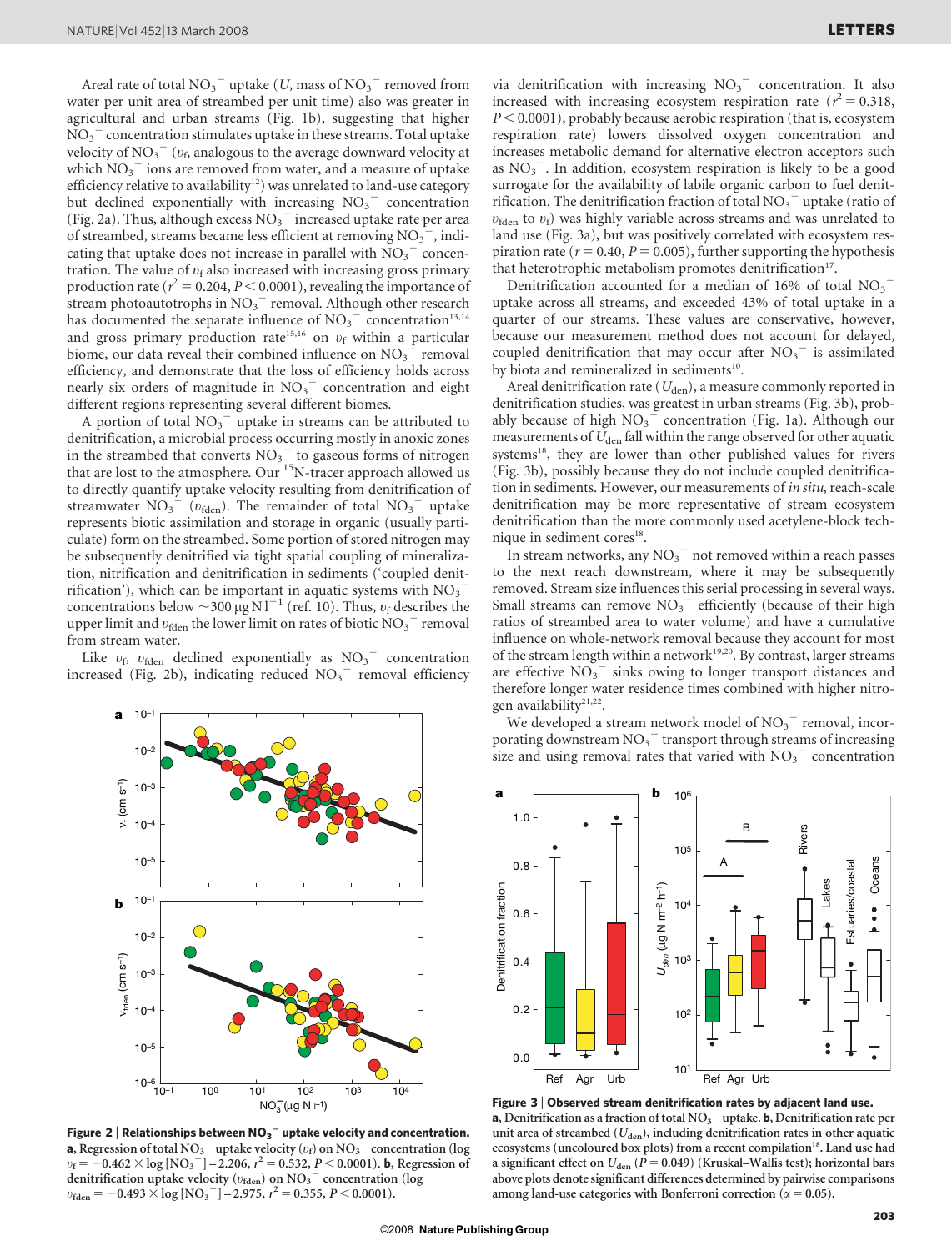(Fig. 2). We used  $v_f$  and  $v_{\text{fden}}$ , respectively, to model the upper and lower limits on  $NO_3$ <sup>-</sup> removal. Because our empirically derived rates of denitrification are apt to be conservative (for example, Fig. 3b), so too are the magnitudes of whole-network denitrification predicted by our model. Regardless, the model shows that  $NO<sub>3</sub><sup>-</sup>$  loading rates may markedly influence the importance of streams as landscape nitrogen sinks. For instance, higher loading rates stimulate  $NO<sub>3</sub>$ uptake and denitrification, but yield an associated disproportionate increase in downstream  $NO_3$ <sup>-</sup> export to receiving waters (Fig. 4a) as



Figure 4  $\mid$  Simulated upper and lower limits on biotic removal of NO<sub>3</sub>  $^-$  from stream water within a fifth-order network. a, Removal and export of NO<sub>3</sub> to receiving water bodies versus  $\mathrm{NO_3}^-$  loading rate (and equivalent concentration in catchment water entering the stream). b, Biotic removal expressed as a percentage of total  $\mathrm{NO_3}^-$  loading to the stream network versus  $NO<sub>3</sub><sup>-</sup>$  loading rate; curves represent model results when  $v<sub>f</sub>$  or  $v<sub>fden</sub>$ varies with  $NO<sub>3</sub><sup>-</sup>$  concentration (according to relationships in Fig. 2), horizontal lines show results using a constant  $v_f$  or  $v_{\text{fden}}$ . c, Same as curves in b, but divided among 'small' and 'large' streams.

NO3 <sup>2</sup> removal efficiency declines (Fig. 4b). The loss of removal efficiency is not addressed by models where  $v_f$  is independent of  $NO<sub>3</sub><sup>-</sup> concentration<sup>22</sup>, which may yield overly optimistic projections$ of stream network  $NO<sub>3</sub><sup>-</sup>$  removal under increasing loading rates (Fig. 4b).

Small and large streams responded differently to simulated increases in  $NO<sub>3</sub>$ <sup> $=$ </sup> loading. The simulated percentage of network NO3 <sup>2</sup> load removed in small streams declined as loading increased (Fig. 4c). Unexpectedly, in large streams, simulated percentage removal peaked after  $NO_3^-$  loading began to rise, owing to the interaction of two dynamics. Left of the peak, high removal efficiency in small streams yields little downstream  $\mathrm{NO_3}^{-}$  transport from small to large streams (Fig. 4a), and therefore, little  $NO_3$ <sup>-</sup> available for removal in large streams. Thus, percentage removal in large streams increases with  $NO<sub>3</sub><sup>-</sup>$  loading as downstream transport of  $NO<sub>3</sub>$ increases and large streams are released from  $\overline{NO_3}^-$  limitation. Right of the peak,  $NO<sub>3</sub><sup>-</sup>$  concentrations in large streams increase to the point where removal efficiency in large streams is lost, and the percentage removal in large streams decreases.

Our modelling results suggest three phases of nitrogen dynamics in stream networks as land-use intensity increases. First, at low nitrogen loading rates, biotic nitrogen removal is high and occurs primarily in smaller streams; removal in larger streams is limited by nitrogen availability. Second, at moderate loading rates, removal efficiency in smaller streams decreases; however, removal in larger streams responds, limiting nitrogen export. Third, at high loading rates, removal becomes ineffective across all stream sizes and the stream network exports virtually all catchment-derived nitrogen. Interestingly, direct anthropogenic NO<sub>3</sub><sup>-</sup> loading to large streams (for example, municipal wastewater plants) circumvents the stream network, and therefore may increase the relative role of large versus small streams in network  $NO<sub>3</sub><sup>-</sup>$  removal. Thus, both small and large streams can be important locations for nitrogen removal, although their relative roles are influenced by uptake efficiency in small streams (which determines downstream transport to large streams) and by the spatial pattern of  $NO<sub>3</sub><sup>-</sup>$  loading to the stream network.

Across biomes, our empirical data show that  $\mathrm{NO_3}^-$  removal efficiency decreases and downstream export to receiving water bodies increases as NO<sub>3</sub><sup>-</sup> concentration increases. Our modelling expands this finding to explain the response of stream networks as land-use intensity increases. Although our replicated inter-biome experiments add substantial insight to  $NO<sub>3</sub><sup>-</sup>$  dynamics in streams, we do not address some important considerations (see 'Study Limitations' in Supplementary Information) such as the ultimate fate of nitrogen removed from stream water but not immediately denitrified, variation in removal rates with season and stream discharge, the influence of off-channel and subsurface hydrology associated with floodplains and hyporheic flow paths, and the need for in situ empirical observations of nitrogen removal in large streams. These uncertainties prevent comparison of results from short-term, in situ experiments with annual stream network nitrogen budgets<sup>7,9,19</sup> and therefore represent critical research needs.

Our findings underscore the management imperative of controlling nitrogen loading to streams and protecting or restoring stream ecosystems to maintain or enhance their nitrogen removal functions. Controlling loading to streams and stream nitrogen export is a proven solution to eutrophication and hypoxia problems in downstream inland and coastal waters<sup>23</sup>. Our findings suggest caution before implementing policies (for example, reliance on intensive agriculture for biofuels production<sup>24</sup>) that may yield massive land conversions and higher nitrogen loads to streams. Associated increases in streamwater  $NO<sub>3</sub>$ <sup>-</sup> concentration may reduce the efficacy of streams as nitrogen sinks, yielding synergistic increases in downstream transport to estuaries and coastal oceans<sup>25-27</sup>.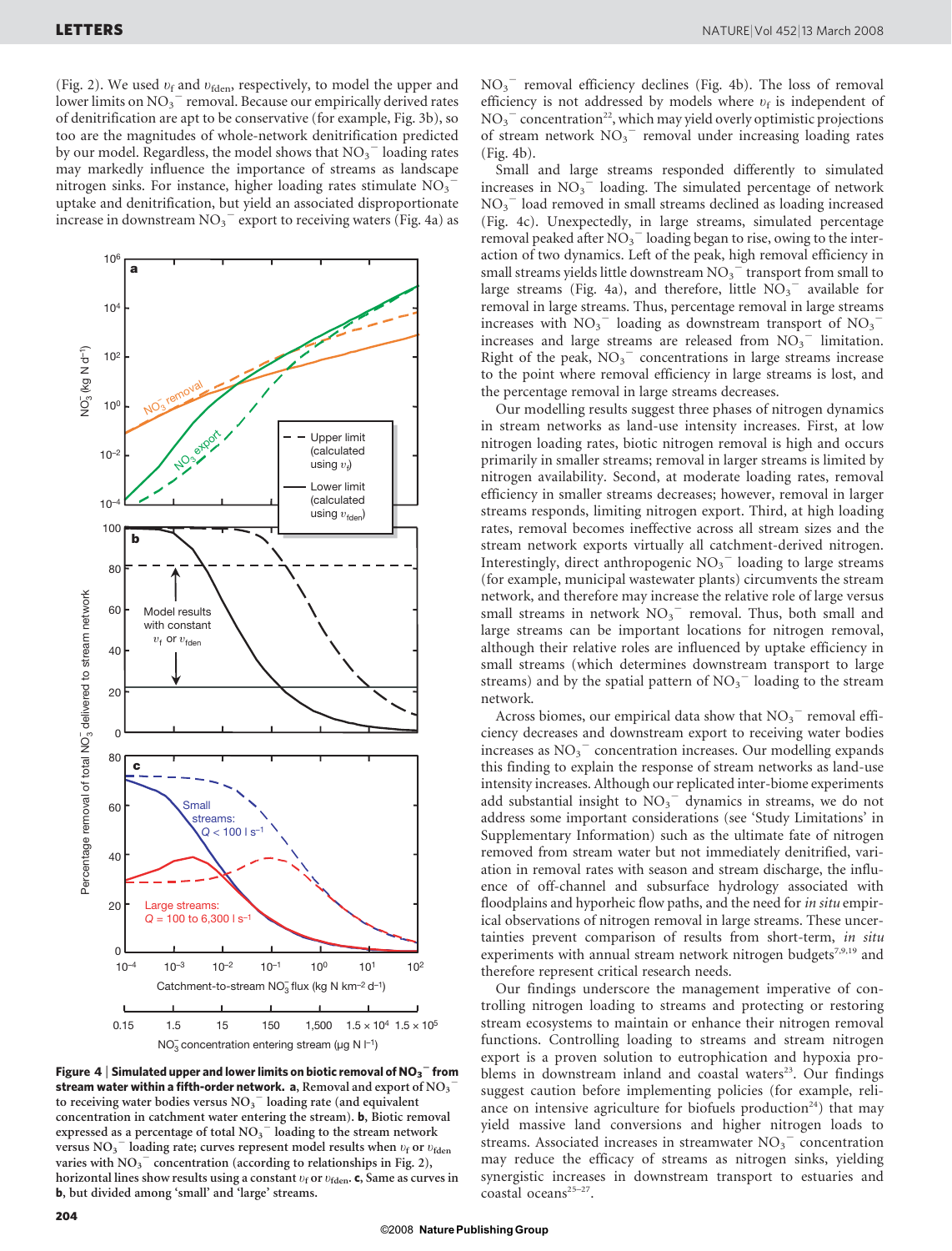### METHODS SUMMARY

We added tracer  $\mathrm{^{15}NO_{3}}^{-}$  using standardized protocols to 72 streams across the contiguous United States and Puerto Rico. Within each of eight regions (Supplementary Fig. 1), three streams were bordered by agricultural lands, three by urban areas, and three by extant vegetation typical of the biome ('reference streams') providing a broad array of stream conditions and land-use intensities. We performed these tracer additions on one date in each stream, generally during the spring or summer. We measured  $\text{NO}_3$ <sup>-</sup> uptake rates for entire stream reaches from measurements of tracer  ${}^{15}N$  in  $NO_3^-$ ,  $N_2$  and  $N_2O$  downstream from the isotope addition based on the nutrient spiralling approach<sup>12,28,29</sup> and a model of denitrification<sup>30</sup>.

Our model of  $\mathrm{NO_3}^-$  removal from water across a stream network accounted for network topology and downstream changes in channel geometry and discharge. We implemented the model using the topology of a fifth-order stream network, the Little Tennessee River in North Carolina, USA. Simulations included increasing  $NO<sub>3</sub><sup>-</sup>$  loading rates from the catchment to the network from 0.0001 to 100 kg N km<sup>-2</sup> d<sup>-1</sup> (yielding input NO<sub>3</sub><sup>-</sup> concentrations from  $0.15 \,\mathrm{\upmu g}\,\mathrm{N}\,\mathrm{l}^{-1}$  to  $150 \,\mathrm{mg}\,\mathrm{N}\,\mathrm{l}^{-1}$ ). For each  $\mathrm{NO_3}^-$  loading rate, we conducted model runs using the median observed  $v_{\rm f}$  and allowing  $v_{\rm f}$  to vary with predicted in-stream  $\mathrm{NO_3}^-$  concentration according to the observed relationship between  $v_f$  and NO<sub>3</sub><sup> $-$ </sup> concentration (Fig. 2a). These simulations were repeated using the median observed  $v_{\text{fden}}$  and the  $v_{\text{fden}}$ -NO<sub>3</sub> concentration relationship (Fig. 2b). Therefore, model simulations bracket the range of potential network  $\mathrm{NO_3}^$ removal ( $v_f$  and  $v_{\text{fden}}$  represent upper and lower limits, respectively). To investigate the importance of stream size on network  $\mathrm{NO_3}^-$  removal, we categorized streams as either 'small'  $(<$ 100 l s<sup>-1</sup>, typical of first- and second-order streams) or 'large'  $(100-6,3001s^{-1}$ , typical of third- to fifth-order streams).

Full Methods and any associated references are available in the online version of the paper at<www.nature.com/nature>.

#### Received 29 June 2007; accepted 10 January 2008.

- 1. Vitousek, P. M. et al. Human alteration of the global nitrogen cycle: Sources and consequences. Ecol. Appl. 7, 737–750 (1997).
- 2. Galloway, J. N. et al. Nitrogen cycles past, present, and future. Biogeochemistry 70, 153–226 (2004).
- 3. Aber, J. D. et al. Nitrogen saturation in temperate forest ecosystems. Bioscience 48, 921–934 (1998).
- 4. Bouwman, A. F., Van Drecht, G., Knoop, J. M., Beusen, A. H. W. & Meinardi, C. R. Exploring changes in river nitrogen export to the world's oceans. Glob. Biogeochem. Cycles 19, GB1002, doi:10.1029/2004GB002314 (2005).
- 5. Johnes, P. J. & Butterfield, D. Landscape, regional and global estimates of nitrogen flux from land to sea: Errors and uncertainties. Biogeochemistry 57, 429–476 (2002).
- 6. Schlesinger, W. H., Reckhow, K. H. & Bernhardt, E. S. Global change: The nitrogen cycle and rivers. Water Resource Res. 42, W03S06, doi:10.1029/ 2005WR004300 (2006).
- 7. Howarth, R. W. et al. Riverine inputs of nitrogen to the North Atlantic Ocean: fluxes and human influences. Biogeochemistry 35, 75–139 (1996).
- 8. Boyer, E. W. et al. Riverine nitrogen export from the continents to the coasts. Glob. Biogeochem. Cycles 20, GB1S91, doi:10.1029/2005GB002537 (2006).
- 9. Van Breemen, N. et al. Where did all the nitrogen go? Fate of nitrogen inputs to large watersheds in the northeastern USA. Biogeochemistry 57, 267–293 (2002).
- 10. Seitzinger, S. P. et al. Denitrification across landscapes and waterscapes: a synthesis. Ecol. Appl. 16, 2064–2090 (2006).
- 11. Hedin, L. O. et al. Thermodynamic constraints on nitrogen transformations and other biogeochemical processes at soil–stream interfaces. Ecology 79, 684–703 (1998).
- 12. Stream Solute Workshop. Concepts and methods for assessing solute dynamics in stream ecosystems. J. N. Am. Benthol. Soc. 9, 95–119 (1990).
- 13. Dodds, W. K. et al. N uptake as a function of concentration in streams. J. N. Am. Benthol. Soc. 21, 206–220 (2002).
- 14. O'Brien, J. M., Dodds, W. K., Wilson, K. C., Murdock, J. N. & Eichmiller, J. The saturation of N cycling in Central Plains streams: <sup>15</sup>N experiments across a broad

gradient of nitrate concentrations. Biogeochemistry. doi:10.1007/ s10533–007–9073–7 (2007).

- 15. Hall, R. O. & Tank, J. L. Ecosystem metabolism controls nitrogen uptake in streams in Grand Teton National Park, Wyoming. Limnol. Oceanogr. 48,1120–1128 (2003).
- 16. Mulholland, P. J. et al. Effects of light on  $NO_3^-$  uptake in small forested streams: diurnal and day-to-day variations. J. N. Am. Benthol. Soc. 25, 583–595 (2006).
- 17. Christensen, P. B., Nielsen, L. P., Sørensen, J. & Revsbech, N. P. Denitrification in nitrate-rich streams: Diurnal and seasonal variation related to benthic oxygen metabolism. Limnol. Oceanogr. 35, 640–651 (1990).
- 18. Piña-Ochoa, E. & Alvarez-Cobelas, M. Denitrification in aquatic environments: A cross-system analysis. Biogeochemistry 81, 111–130 (2006).
- 19. Alexander, R. B., Smith, R. A. & Schwarz, G. E. Effect of stream channel size on the delivery of nitrogen to the Gulf of Mexico. Nature 403, 758–761 (2000).
- 20. Peterson, B. J. et al. Control of nitrogen export from watersheds by headwater streams. Science 292, 86–90 (2001).
- 21. Seitzinger, S. P. et al. Nitrogen retention in rivers: Model development and application to watersheds in the northeastern USA. Biogeochemistry 57, 199–237 (2002).
- 22. Wollheim, W. M., Vörösmarty, C. J., Peterson, B. J., Seitzinger, S. P. & Hopkinson, C. S. Relationship between river size and nutrient removal. Geophys. Res. Lett. 33, L06410 (2006).
- 23. McIsaac, G., David, M. B., Gertner, G. Z. & Goolsby, D. A. Nitrate flux in the Mississippi River. Nature 414, 166–167 (2001).
- 24. Hill, J., Nelson, E., Tilman, D., Polasky, S. & Tiffany, D. Environmental, economic, and energetic costs and benefits of biodiesel and ethanol biofuels. Proc. Natl Acad. Sci. USA 103, 11206–11210 (2006).
- 25. Tilman, D., Cassman, K. G., Matson, P. A., Naylor, R. & Polasky, S. Agricultural sustainability and intensive production practices. Nature 418, 671–677 (2002).
- 26. Foley, J. A. et al. Global consequences of land use. Science 309, 570–574 (2005). 27. Beman, J. M., Arrigo, K. R. & Matson, P. A. Agricultural runoff fuels large
- phytoplankton blooms in vulnerable areas of the ocean. Nature 434, 211–214  $(2005)$
- 28. Newbold, J. D., Elwood, J. W., O'Neill, R. V. & Van Winkle, W. Measuring nutrient spiraling in streams. Can. J. Fish. Aquat. Sci. 38, 860–863 (1981).
- 29. Webster, J. W. & Valett, H. M. in Methods in Stream Ecology (eds Hauer, F. R. & Lamberti, G. A.) 169–186 (Elsevier, New York, 2006).
- 30. Mulholland, P. J. et al. Stream denitrification and total nitrate uptake rates measured using a field 15N isotope tracer approach. Limnol. Oceanogr. 49, 809–820 (2004).

Supplementary Information is linked to the online version of the paper at <www.nature.com/nature>.

Acknowledgements Funding for this research was provided by the National Science Foundation. We thank N. Ostrom for assistance with stable isotope measurements of  $N_2$  and  $N_2O$ , and W. Wollheim for initial development of the model that we modified to estimate denitrification rates from field data. We thank M. Mitchell, B. Roberts and E. Bernhardt for their comments on earlier versions of the paper. We thank the NSF LTER network, US Forest Service, National Park Service and many private landowners for permission to conduct experiments on their lands. Partial support to P.J.M. during manuscript preparation was provided by the US Department of Energy, Office of Science, Biological and Environmental Research under contract with UT-Battelle.

Author Contributions P.J.M. coordinated the stream <sup>15</sup>N experiments and analysed the compiled experimental data sets. A.M.H. and G.C.P conducted the stream network modelling. P.J.M., A.M.H. and G.C.P. wrote major portions of the manuscript. S.K.H. established sampling protocols and coordinated the <sup>15</sup>N analysis of dissolved  $N_2$  samples. Except for A.M.H., all authors listed to J.R.W. were joint project Principal Investigators and contributed to the conceptual and methodological development of the project and analysis of data. Authors listed from C.P.A. to S.M.T. coordinated field experiments and analysed data from one or more biomes. All authors discussed the results and commented on the manuscript.

Author Information Reprints and permissions information is available at <www.nature.com/reprints>. Correspondence and requests for materials should be addressed to P.J.M. [\(mulhollandpj@ornl.gov\).](mailto:mulhollandpj@ornl.gov)